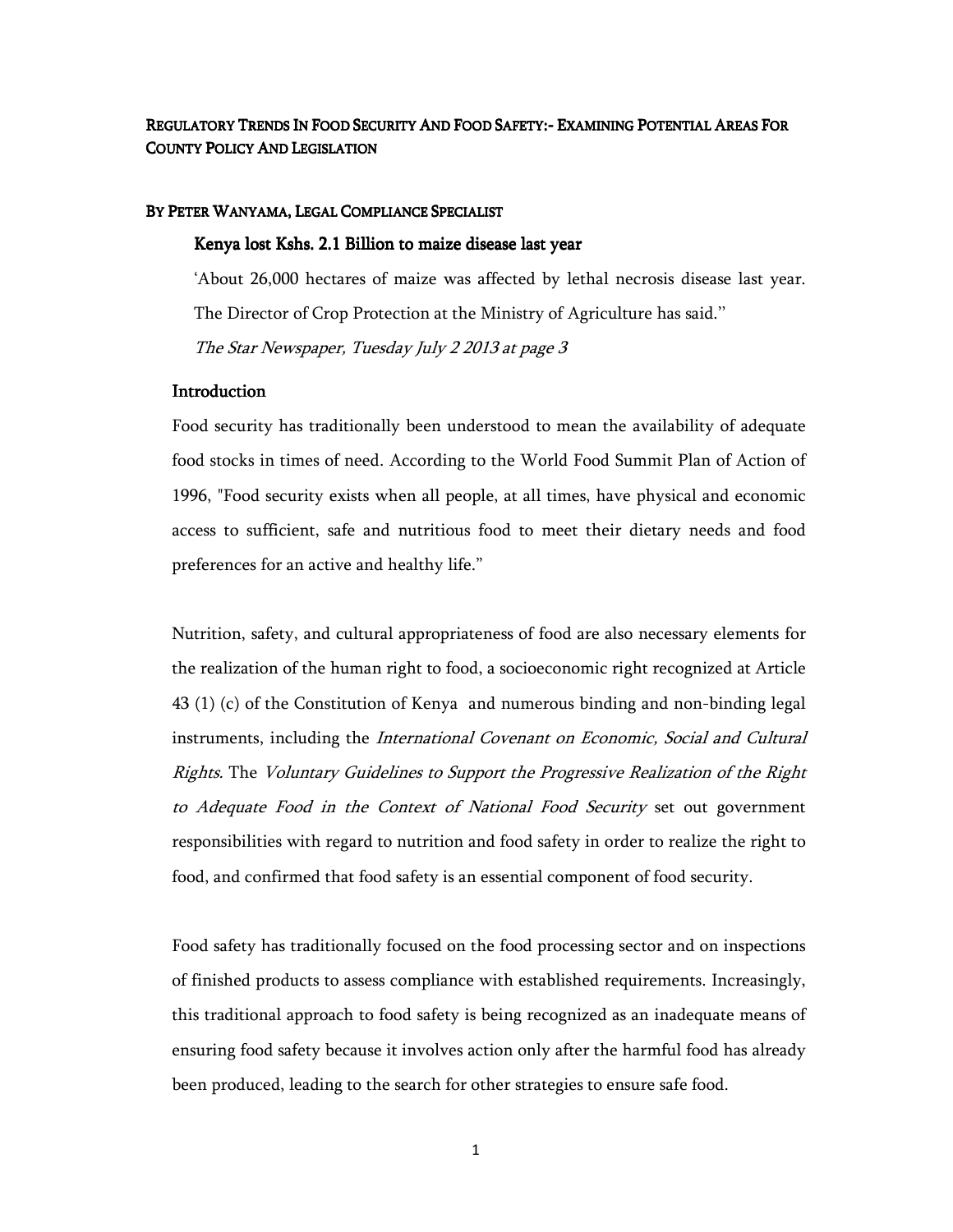A "food chain approach"-which looks holistically at the myriad steps and the different actors that contribute to the production of food - is designed to answer the weaknesses of traditional food safety systems. The food chain approach consists of regulatory and non-regulatory measures implemented at appropriate points in the food chain (from pre-production up to the point of sale) in order to ensure that food meets prevailing norms. An important feature of the food chain approach is that it incorporates the view that all participants in the food chain, from primary producers to processors to traders, share the responsibility for the supply of safe and nutritious food.

Given the Constitutional functions of County Governments on trade development (including the regulation of markets) and licensing /control of undertakings that sell food to the public, counties are expected to develop cogent regulatory and nonregulatory measures to ensure safe food. This contribution attempts to identify county policy and strategies on food safety.

### Approaches to regulatory development on food safety

Globalization and dramatic increases in the volume of trade over the last decade, including trade in food, have made food safety an issue of global concern. New technologies allow food products to travel farther and stay fresh longer, paradoxically posing an increased risk of the spread of biological, chemical, and physical food hazards. Governments have continually improved their means of detection, investigation, and control of these potential threats. Increasing populations, however, are placing greater demands on world food systems, especially in urban areas, where higher population densities increase the risks of food-borne disease.

In many countries, Kenya being a very good example, food contamination problems have weakened consumer confidence. While some outbreaks were accidental and unforeseen, others could have been predicted and avoided through proper monitoring and early warning mechanisms and controls. Furthermore, although some sectors of the food chain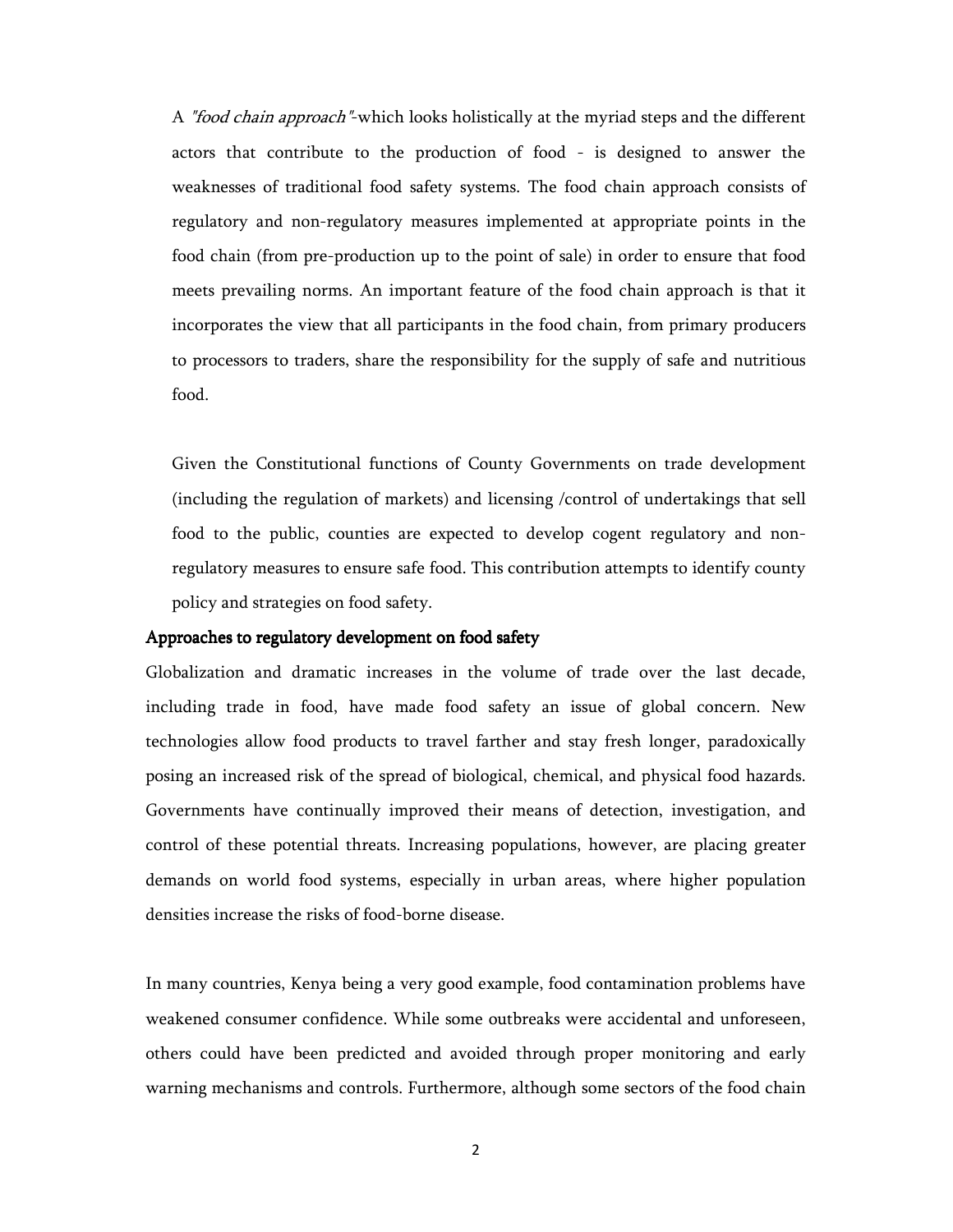are routinely subject to more preventive action and oversight (such as slaughterhouses and dairies), others are less so. Greater sophistication and improved access to information are also leading to increased consumer demands for safer food.

In light of these developments, there has been a growing recognition that the traditional pattern of food safety enforcement- ex post facto controls on the finished product (which can still be seen in many sectors in Kenya) - is not satisfactory for a variety of reasons. First, if the product has already reached the marketplace, ex post controls mean taking remedial action after the harm from unsafe food has already taken place. Not only is this course of action unacceptable conceptually (since food safety enforcement should seek to prevent harm), but it can also lead to greater costs - in health care, lost worker time, and product recalls.

Second, end-product testing entails an enormous waste of resources. By the time an unsatisfactory product is discovered, most of the resources needed to produce and prepare it have already been expended on its harvest, processing, preparation, packaging, and labeling. Clearly, removing the product earlier would cost less, and problems could have been avoided altogether through a greater focus on prevention of contamination throughout the food chain.

Third, ex post facto controls create an unfair burden by placing responsibility on government authorities rather than on the actors who actually produce and distribute the unsafe product. Although the government has an obligation to protect the health of consumers (in order to realize the rights to health and food, for instance), private actors also has a role to play. There is growing acknowledgement that private actors should bear more responsibility for providing safe food.

Recognition of the weaknesses of the current system has led to a number of changes in the food safety area. More countries have shifted the focus of enforcement from a system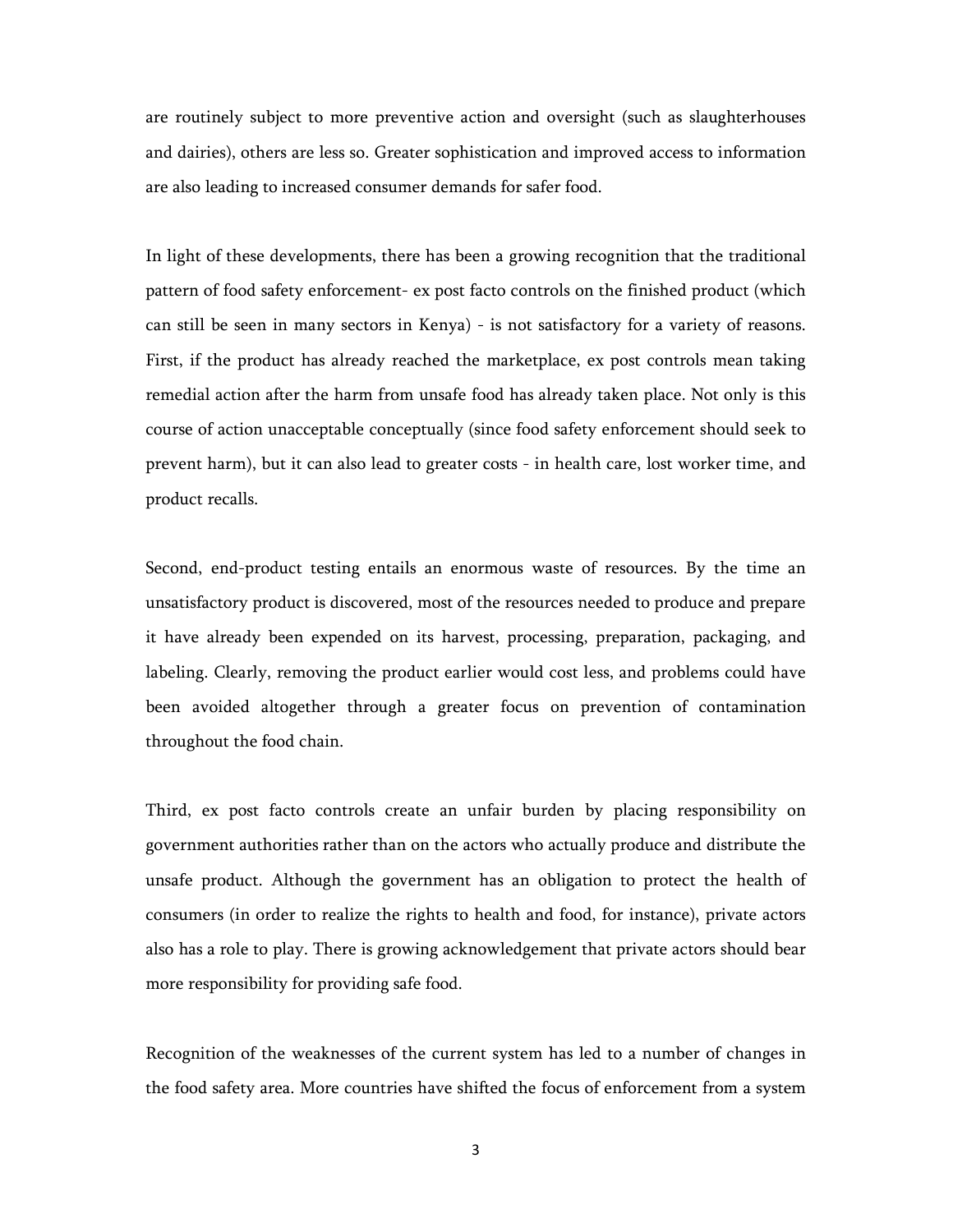of purely government-run inspections to a system of *government oversight* that monitors controls established and implemented by food businesses themselves. In many jurisdictions, legislation now requires companies to implement their own food safety systems, which government authorities then audit and certify.

Inspectors function less like enforcers and more like extension agents (ministry staff members who travel to farms to work with farmers and livestock owners), in this case educating business owners and helping companies implement their own food safety controls and comply with established standards. Of course, some kind of legally implemented enforcement and penalty system is still required, but the conceptual shift has been dramatic. In many cases, food policies, and even food legislation, state unequivocally that the primary responsibility for placing safe food on the market lies with the food producers themselves.

Even the changes just reviewed have not been sufficient to guarantee safe food. If pesticides have contaminated the product beforehand or if adulterants or contaminants can still affect the product in the supermarket, restaurant, or home, effective controls at the level of processing or preparing the food are worth little.

Safe food requires a comprehensive food chain approach, covering all inputs and steps in the life of a food, from its primary production to its processing, packaging, labeling, transport, storage, preparation, handling, and sale. All these functions are within the domain of county governments.

# **International Context**

As part of ongoing efforts to improve food safety systems, the food chain approach has been gaining greater currency at the international level in the last several years. In 2002, the Committee on World Food Security of the Food and Agriculture Organization of the United Nations (FAO) requested a background document on the approach. The following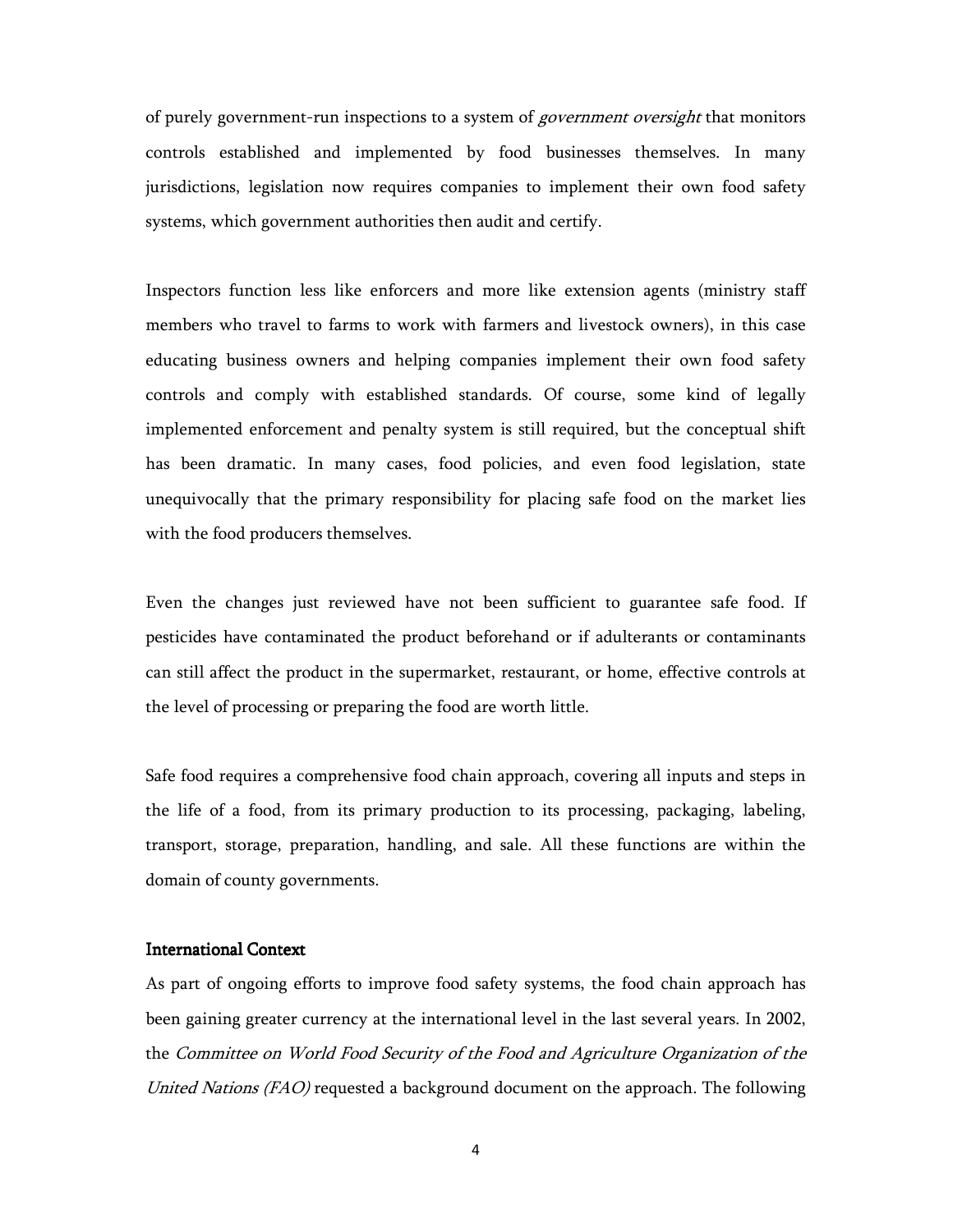year, the FAO Committee on Agriculture issued its *Strategy for a Food Chain Approach to* Food Safety and Quality: A Framework Document for the Development of Future Strategic Direction.

This Strategy included a FAO definition of the food chain approach, general background information, and a framework for the development of a food chain approach to food safety. FAO reformulated the Strategy in 2005, in part to extend the food chain approach to cover the question of nutrition. The 128th session of the FAO Council, FAO's intercessional governing body, endorsed the new Strategy.

In addition to the two FAO Strategies, other recent international documents reflect the importance of coordination with the animal-and plant-health areas to improve control throughout the food chain. The FAO Council, at the same 128th session, specifically called attention to the standard-setting work of the *Codex Alimentarius Commission* (Codex, for food safety issues); the Office international des epizooties (OIE, or World Organization for Animal Health, for animal health issues); and the International Plant Protection Convention (IPPC, for plant health issues). In so doing, the FAO Council recognized that food safety and animal and plant health are inextricable.

Safe food cannot be guaranteed unless one begins on the farm, where crops are grown and animals or fish are raised for food. In other words, one must start where the food chain begins. Codex itself recently referred to the standards of the OIE and the IPPC in its Principles for Traceability/Product Tracing as a Tool within a Food Inspection and Certification System, adopted at its July 2006 session. This again reflects the importance of coordination among the food safety, animal health, and plant health areas.

Other international organizations have recognized the importance of an interface between food safety and subject areas formerly regulated in discrete sectors. For instance, the *OIE Working Group on Animal Production Food Safety* (which includes FAO, the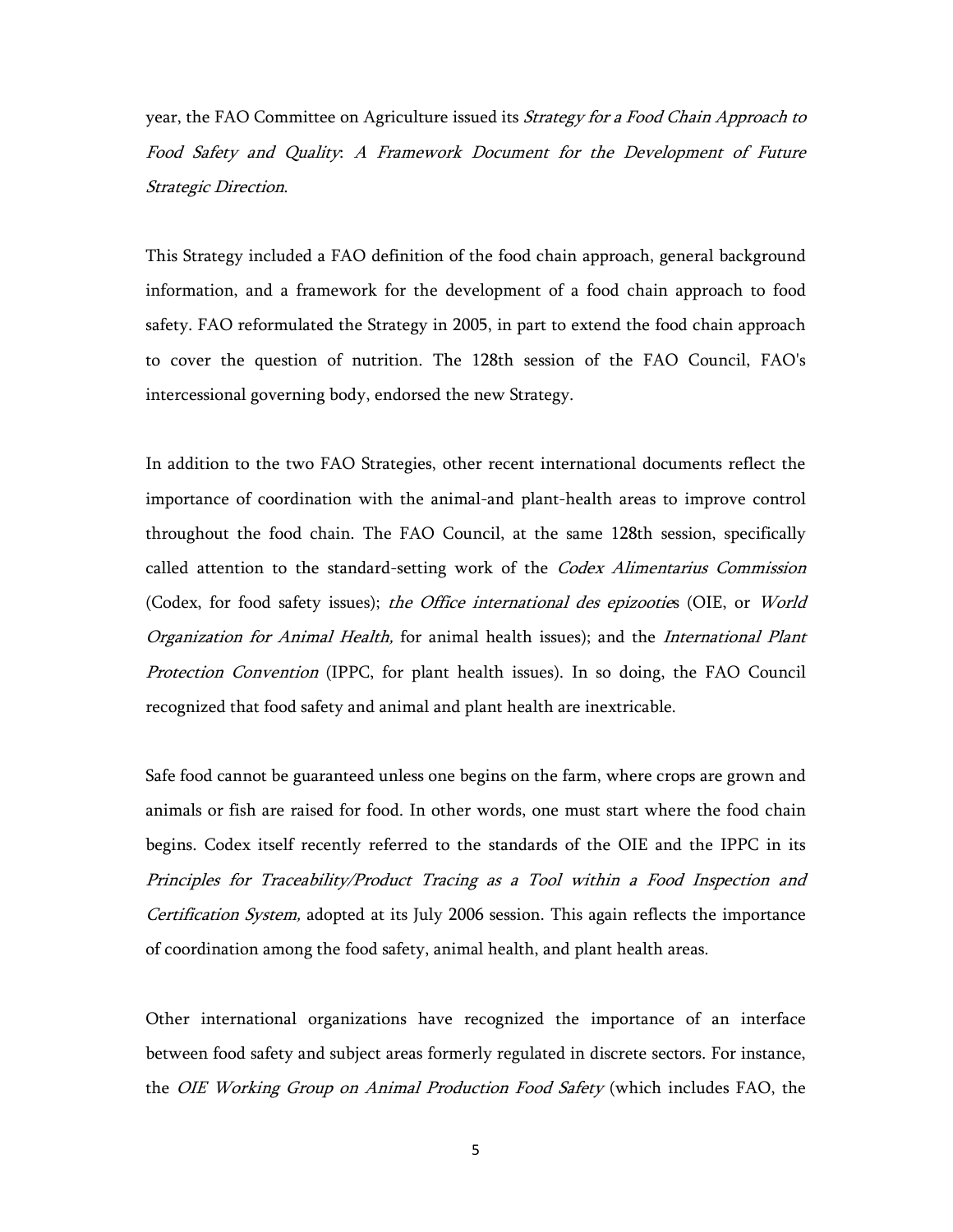World Health Organization, and Codex representatives) has drawn up a detailed work program for the development of standards on animal-production food safety, focusing on food safety measures applicable at the farm level.

Since OIE veterinary experts and Codex food safety experts tend to work mainly separately, a high priority of the joint working group is to review OIE and Codex standards in order to identify gaps and duplications and to develop procedures for the establishment and mutual recognition of common standards.

Finally, in 2005, a new standard of the *International Organization for Standardization* (ISO) specified the new requirements for food safety management systems throughout the food chain. The ISO 22000 series of standards for food safety management systems are designed to be applied by food businesses and other commercial entities in the food chain and are consistent with the principles of food safety developed by Codex.

Despite being divided into organizations mirroring in many respects the sectoral agencies existing at the national level (e.g., a food safety department in the ministry of health and a separate veterinary services department in the ministry of agriculture), the international community is making efforts to integrate tasks and mandates in order to improve food safety across the food chain.

There is increasing recognition that the best outcomes are guaranteed not by having animal health officers focus only on animal production, environmental experts only on environmental contamination, and public health officers only on food hygiene. Rather, organizations and governments are recognizing that integration and collaboration are key to an effective food chain approach.

## Characteristics of the Approach

The concept of the food chain approach has a natural appeal and a natural logic. Foods progress through a series of steps from the farm or the sea to the plate, as should the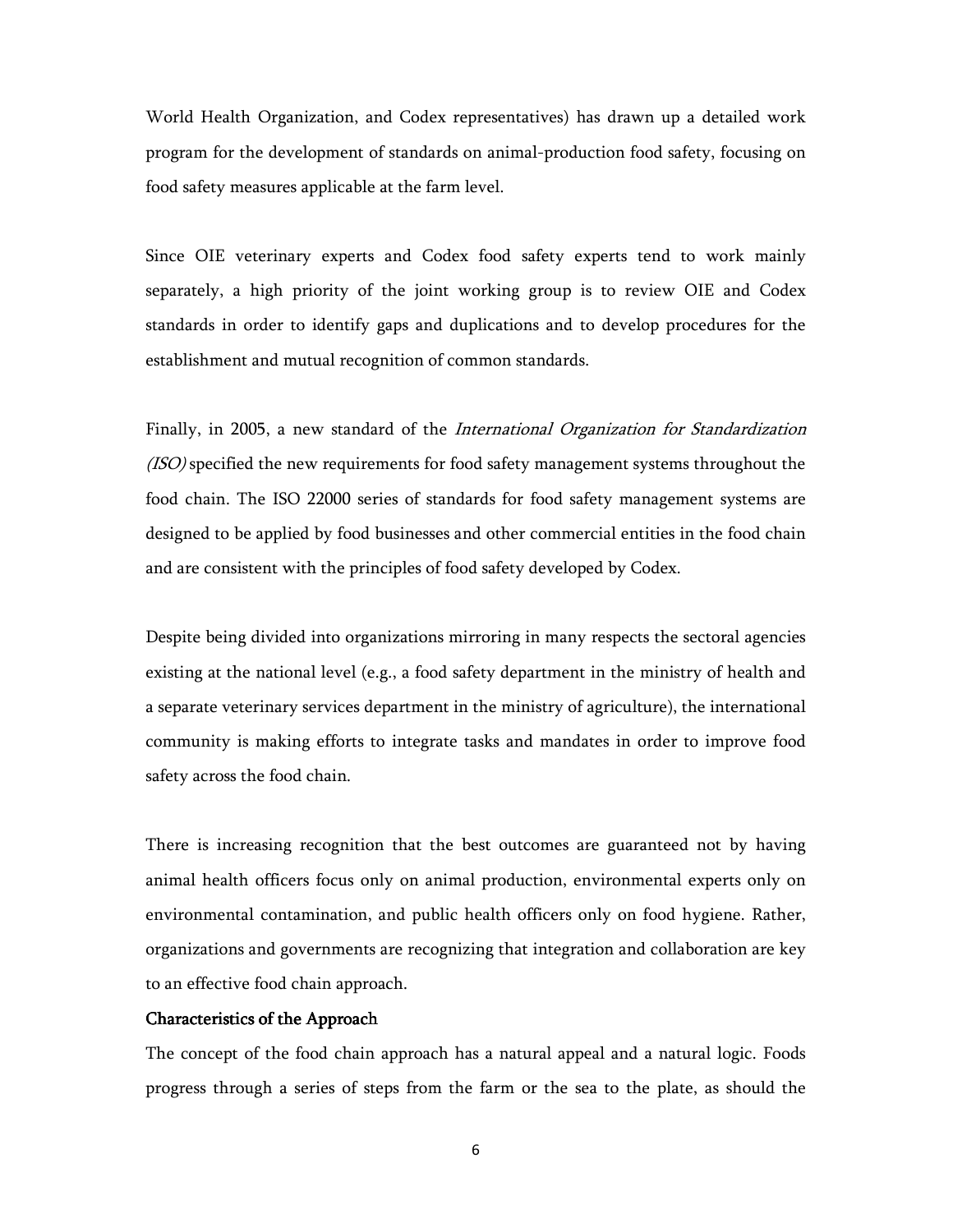control of their safety. According to the two FAO Strategies (which are the main international expressions of the approach), the food chain approach can be described as having four principal characteristics.

First, it is holistic, addressing food safety in the entire food chain. Since food safety hazards may be introduced at any stage of the food chain, adequate control at every point in the chain is essential.

Second, the food chain approach is preventive, answering the weakness noted earlier that in many sectors food safety systems have tended to be reactive, taking action to remove a food product only after it has been produced or even after it has caused harm to human health. By contrast, with the food chain approach, controls are directed more at preventing food hazards than enforcing standards after the fact.

Thus, the approach embraces existing preventive codes of practice such as *Good* Agricultural Practices (GAP), Good Manufacturing Practices (GMP), Good Hygiene Practices (GHP), and the Hazard Analysis and Critical Control Point (HACCP) system. All of these are designed to prevent food-borne hazards from entering the food chain in the first place.

 Third, the food chain approach is risk-based, meaning that resources are allocated to combat the hazards that pose the greatest threat to public health, and where the potential gains from preventive action are greatest.

Integrating risk analysis into the food chain approach not only places the system on a sound scientific basis, but also helps to eliminate unnecessary controls, which are characteristic of ex post facto inspection systems. For greater efficiency, controls take place at the points in the chain where they are most effective at assuring the desired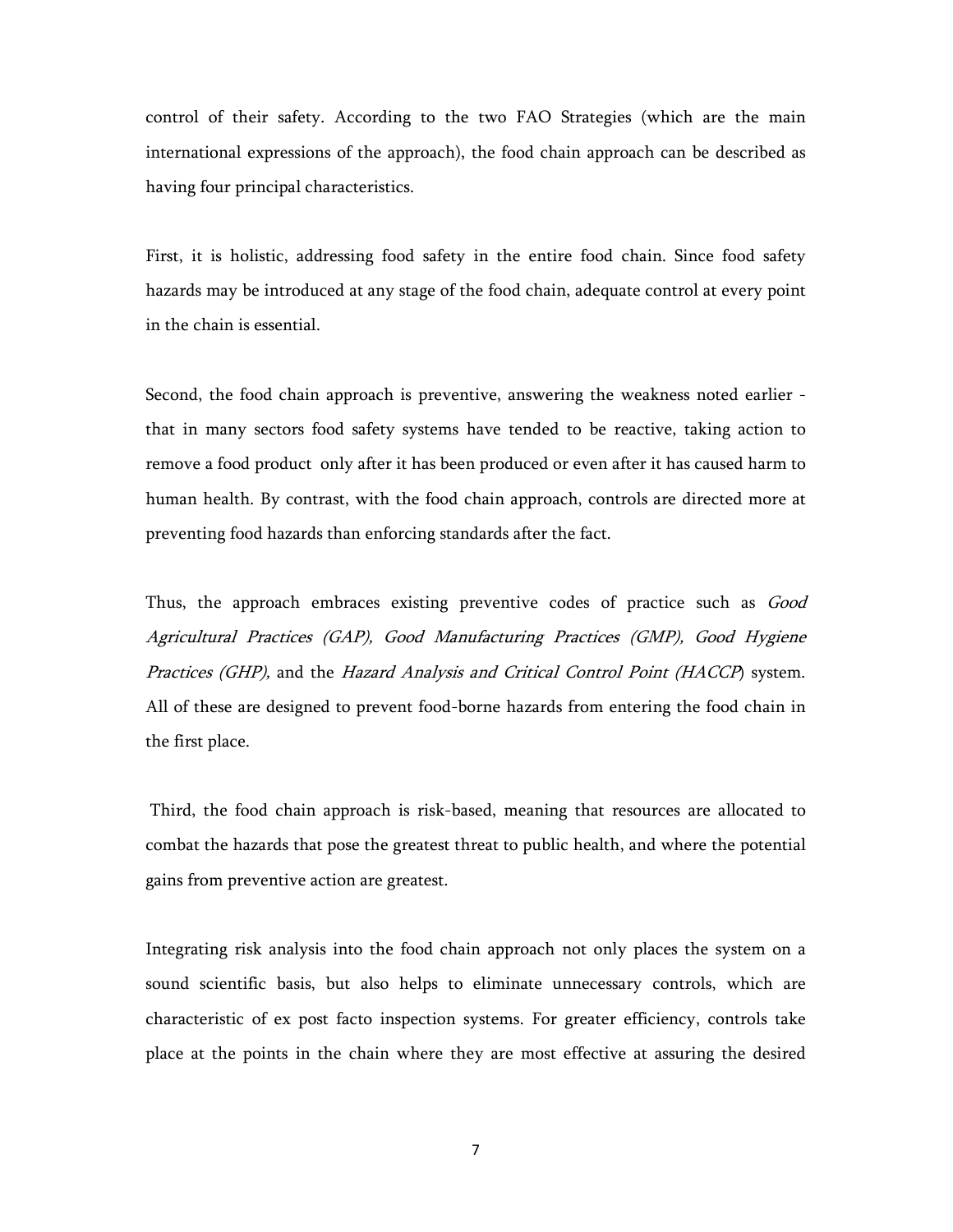outcome-a sufficient supply of safe and nutritious food that matches the cultural requirements of the intended market.

The fourth and final characteristic of the food chain approach is that it posits food safety as a shared responsibility, assured through the combined efforts of all the private and governmental actors participating in the food chain. Whether shared responsibility means joint responsibility or the allocation of partial responsibility at distinct points in the chain is an open question, discussed in further detail below.

#### Areas for County Legislative Action

#### Establish a County Coordinating Mechanism or Institution

The first key area for legislative action is to create a new coordination mechanism or institution. At the moment, Kenya suffers from overlaps and gaps in coverage arising from weak collaboration and weak communication among existing ministries. The problem is expected to worsen given the transfer of food safety functions to the Counties. The solution should be for county governments to create a coordinating mechanism with representation from the various departments involved in food safety, or from all institutions and agencies involved in the food chain.

This body can also have representation from national government .This body would have responsibility for risk assessment and risk communication, and would coordinate food control activities. Different units or actors might be empowered to take action at different parts of the food chain, but always under the umbrella of the coordinating body.

One major advantage of creating a centralized institution is that resources, staff, and equipment can be pooled. Rather than several small or ill-equipped laboratories distributed across the various sectors (e.g., animal health, plant health, and food safety), one institution can combine all of these under one roof.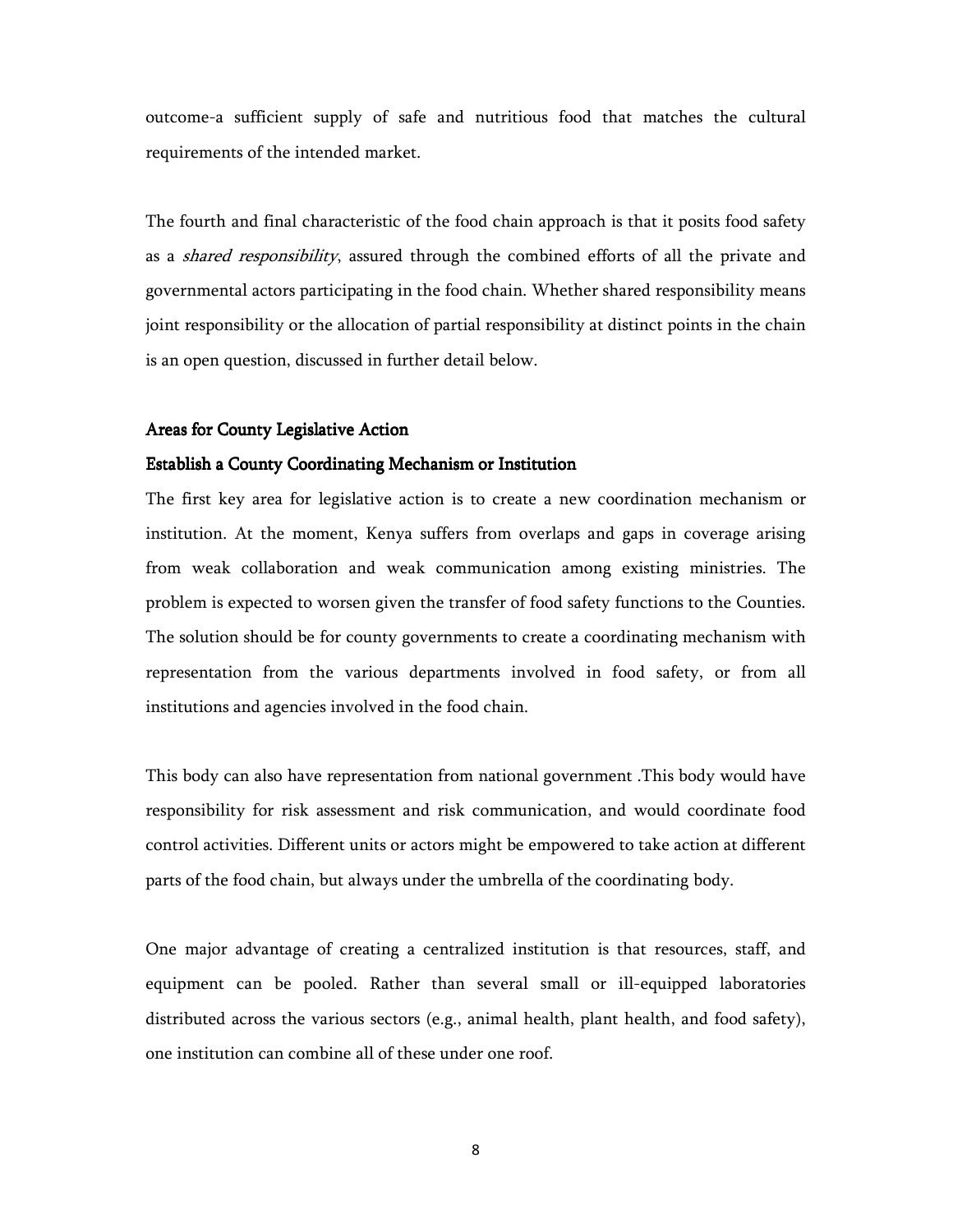## Cover all Sectors and all Steps

The second area for legislative action is to ensure that all sectors, all temporal steps, all activities, and all foods are covered. That is, the legislation should not omit any part of the chain-beginning when an animal or a crop starts on the farm, in the aquaculture facility, or in the field, and continuing until the product becomes a food for human consumption. Sectoral regulation will still exist, but each sector must be addressed comprehensively.

For example, in the area of animal feed, legislation should begin with the manufacture or import of raw materials or animal feeds; address the accreditation of feed production plants; cover the use of specific feed materials and products; and regulate the evaluation, authorization, labeling, sale, and use of feed. Similarly, for food of animal origin, comprehensive legislation would include registration of farms; rules for care and feeding of animals; an animal identification system; and, as noted above, rules for slaughter, transport, food preparation, and handling.

For food hygiene, legislation should cover, among other things, construction of buildings; training of food personnel; additives, flavorings, packaging, and irradiation; and limits on contaminants and residues of pesticides and veterinary medicines in food. The key is that control takes place under the aegis of the coordination mechanism or centralized institution, while legal provisions or other interagency agreements cover the borderlines of the various sectors.

Whether all of these provisions are contained in one law, in just a few laws, or in a series of sectoral laws is not important. There does not necessarily have to be one enormous Food Safety Law covering the gamut of activities from farm to fork. Non-lawyers often complain that legislative frameworks are not *integrated*, or that they are *fragmented*. The layman's dream is of a single law covering the entire subject area, the way there can be a comprehensive food policy. But in the legislative area, this is often neither practical nor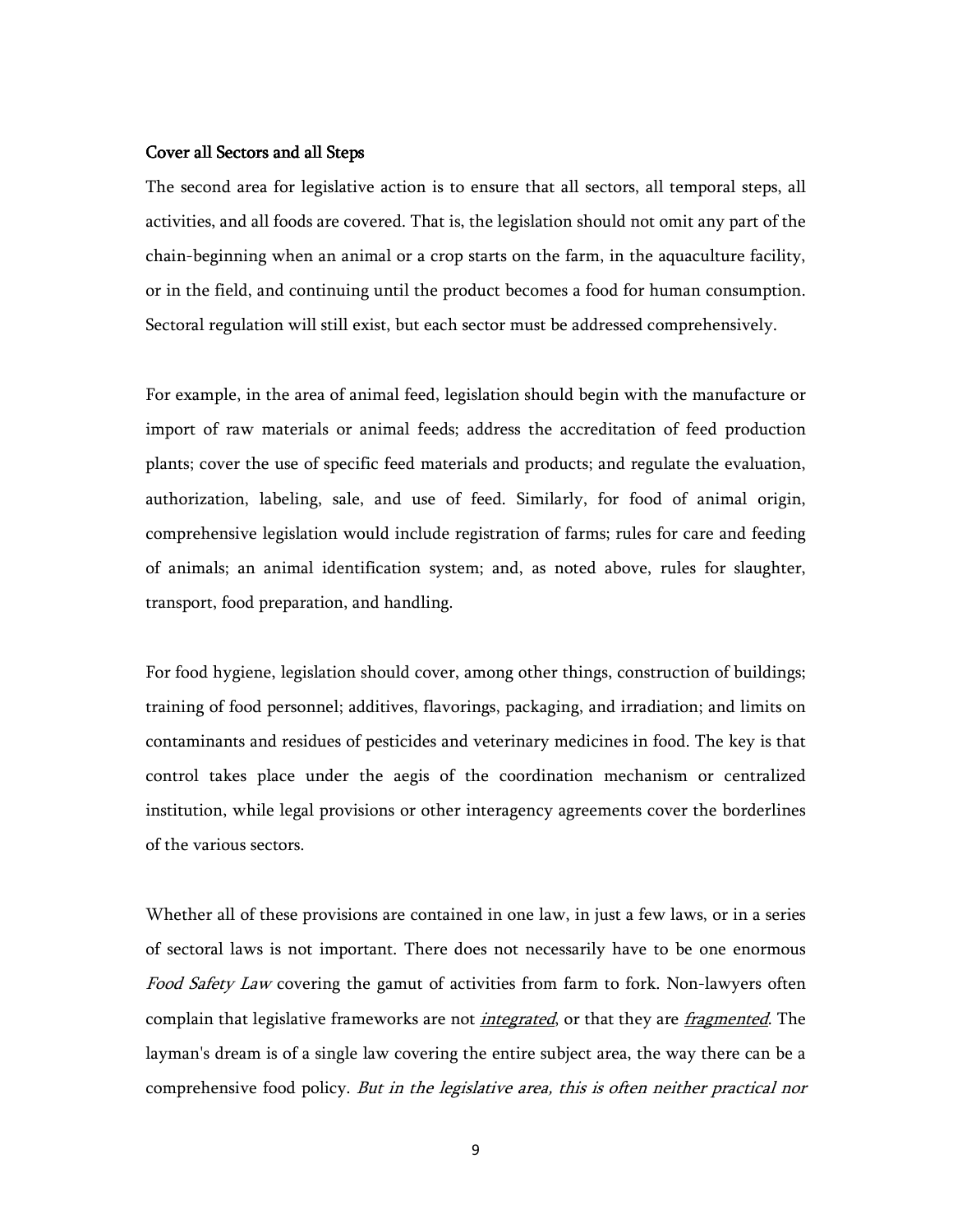desirable. A massive and comprehensive law covering the entire food chain would still have to be broken down into individual chapters covering the discrete topics of animal feeds, veterinary drugs, pesticides, and so forth.

Such a law would be unwieldy and probably unwise: because an area such as food safety is subject to scientific advancements, any developments in one sector might require a reexamination of the entire law. It is time-consuming and impractical to ask the legislature to revisit the law every couple of years to keep pace with developing scientific knowledge. With smaller sectoral laws, changes can be made in one area without opening up the entire law to review and scrutiny.

# Incorporate Prevention and a Risk-Based Approach

- $\checkmark$  The third area for legislative action will be to enact provisions that incorporate prevention and a risk-based orientation into the legal framework. There are a number of ways this might be achieved. First, lawmakers might expand requirements of food traceability. Food traceability legislation requires the identification and tracking of animals as well as the labeling and identification of foods and their ingredients. Legal provisions generally compel food businesses to establish a system to trace all animals, foods, or elements of foods back one step and forward one step in the food chain.
- $\checkmark$  The legislation also contains information requirements, stating that businesses must keep certain kinds of records and convey them to the food authorities, either on a regular basis or upon demand.
- $\checkmark$  Traceability can serve a number of objectives: facilitating tracking for food safety reasons, differentiating products for marketing purposes, reducing information costs for consumers desiring to know more about a food product, regaining consumer confidence and product reputation after an outbreak, decreasing costs to companies faced with product recalls, and generally improving the management of food supplies. The present discussion concerns only the first objective, i.e., the use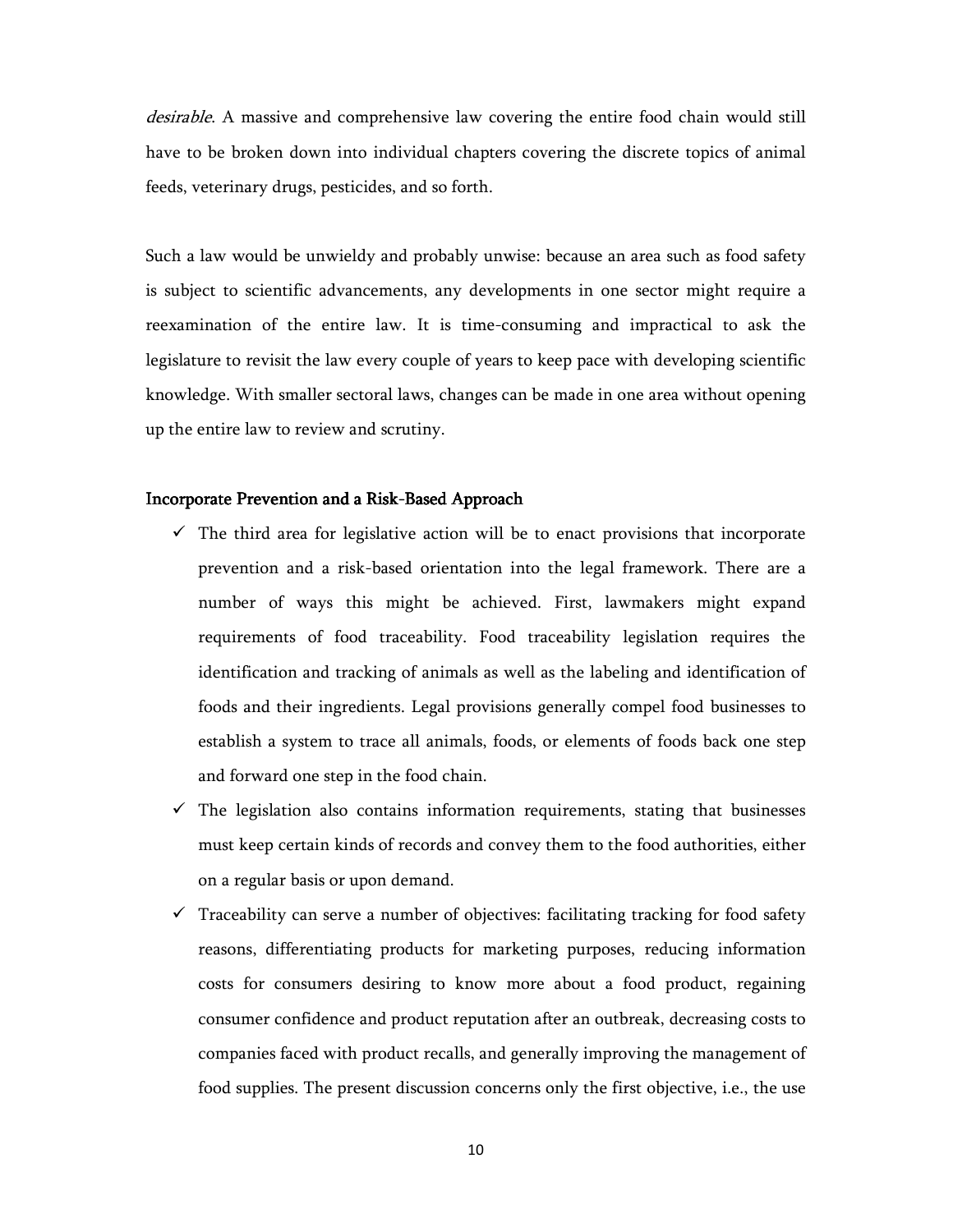of traceability to enable food producers and regulators to quickly identify the point in the food chain where a food safety problem has occurred. This enables quick corrective action as well as rapid recall if a food presents a risk to human health.

 $\checkmark$  Although traceability does not in itself make food safe, by facilitating product recalls it can prevent further illness in unaffected populations. It can also function as a deterrent, since companies may fear liability costs if they can be easily identified. At present, food traceability applies only to certain kinds of foods In order to enhance prevention, the scope of food traceability regulations may need to be expanded (although there will be associated cost implications).

### Harmonization of standards

- $\checkmark$  Another possible area for legislative action will be *harmonization of standards*, since an effective system of prevention depends on setting uniform standards with which actors in the food chain can comply. Without harmonization of standards, it would be necessary to apply different measures at different places in the same food chain to arrive at the correct outcome (namely, safe food). Eliminating multiple standards and multiple controls streamlines enforcement and allows developing countries, small enterprises, and others to enter the market with at least a semblance of free competition. As a general matter, clear and harmonized standards enable participants in the market to know what the applicable requirements are.
- $\checkmark$  Another possible way of incorporating a preventive and risk-based approach is to enact legislation on biosecurity, which draws together the policy and regulatory frameworks for risk management across the different sectors of food safety, animal life and health (including fisheries), and plant life and health. Lately, there has been increasing work at the international level on biosecurity, which aims to manage biological risks in the three sectors mentioned above while simultaneously protecting the environment and contributing to its sustainable use. Embracing biosecurity in order to effectively implement a food chain approach will at a